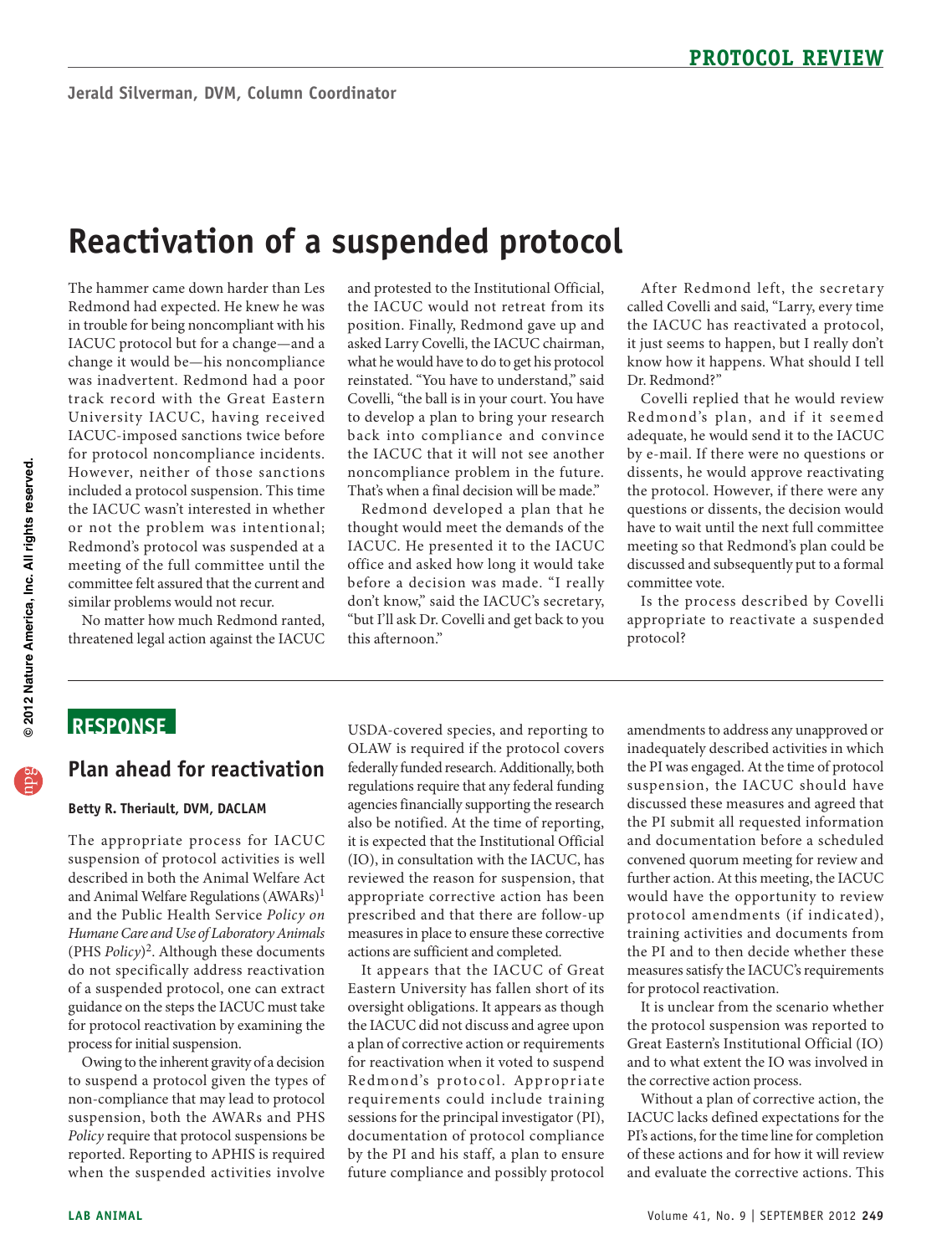means that both the IACUC and the PI lack a good understanding of what is required for protocol reactivation.

 plan by e-mail to the IACUC to see whether Covelli's intention to send out Redmond's any members had questions or dissents appears to fall far short of what would be expected of the IACUC in such situations.

- 1. Animal Welfare Act and Animal Welfare Regulations. 9 CFR 2.31 (C)(6), (C)(7) & (C)(8).
- 2. Public Health Service. *Policy on Humane Care and Use of Laboratory Animals* Section IV, Part C 6, 7 & 8. (US Department of Health and Human Services, Washington, DC, 1986; amended 2002).

*Theriault is Clinical Veterinarian, Animal Resources Center, and Assistant Professor, Department of Surgery, at The University of Chicago, Chicago, IL.* 

## **ReSponSe**

## **Do it by policy**

#### **Mahesh Jonnalagadda, BVSc, MS, phD & Richard W. ermel, DVM, MpVM, phD, DACLAM**

 IACUC to take all measures necessary to Eastern University. Redmond's protocol committee and was not to be reactivated IACUC should have an established the committee follows set procedures Given the seriousness of the repeated noncompliance, it is important for the avoid future violations by Les Redmond (the principal investigator; PI) at Great had been suspended at a meeting of the full until the committee was assured that the current and similar problems would not recur. The Great Eastern University policy regarding the suspension and reactivation of protocols to assure that in such circumstances. The PHS *Policy on Humane Care and Use of Laboratory Animals* (PHS *Policy*; Section IV.C.6)<sup>1</sup> and the Animal Welfare Act and Regulations (AWARs;  $$2.31,d,6$ )<sup>2</sup> state that a vote to suspend an animal activity can occur "only after review of the matter at a convened meeting of a quorum of the IACUC and with the suspension vote of a majority of the quorum present." It appears that the Great Eastern University IACUC followed this requirement. However, the PHS *Policy*  and the AWARs are somewhat silent on the

 exact mechanism for IACUC reactivation for the reactivation of a suspended protocol and should only reinstate a suspended protocol with the assurance that the animal activity is, or will be, in full compliance chair to make the decision to reactivate of a suspended protocol. The IACUC should have a set policy to provide guidance with the PHS *Policy*, the AWARs, the *Guide for the Care and Use of Laboratory Animals* (the *Guide*)3 and the Great Eastern University Animal Welfare Assurance. If the suspension is open-ended (and not for a finite period) until a particular outcome occurs, the IACUC can vote (at the time of animal activity suspension) for the IACUC the protocol at his or her discretion. The IACUC can also require, according to set policy, a committee vote to reactivate a suspended animal activity. It all depends on the established IACUC policy that must be followed in these circumstances.

 should have requested mandatory retraining designees) to discuss animal use protocols; and ongoing post-approval monitoring husbandry and clinical matters pertaining to the animal research. Furthermore, IACUC. This would allow the PI to continue time sending a clear message that further instances of noncompliance from occurring We believe that the Great Eastern IACUC for the PI and his research staff; regular meetings of the PI and his staff with the attending veterinarian and IACUC chair (or of the animal research and any future to avoid future noncompliance issues, the IACUC could have placed the PI on probation for a specified amount of time (e.g., 6–12 months) during which the use of animals and procedures would be closely monitored by animal care personnel and the his animal research while at the same noncompliance must be prevented. The IACUC should have also discussed ways to improve the program to prevent such again and assessed the adequacy of the IACUC-administered institutional animal care and use training program for training PIs and their research staff in appropriate policies and procedures, proper handling and restraint, and basic biomethodology and experimental techniques.

 reactivate a suspended animal protocol In summary, Covelli and the Great Eastern University IACUC may indeed when it is confirmed that the PI, the

 PI and research staff, protocol reactivation established procedures and IACUC policy. research staff and the animal protocol are in full compliance with all animal care and use standards as required by the PHS *Policy*, the AWARs, the *Guide*  and the Great Eastern University Animal Welfare Assurance. Once compliance and documentation that all IACUC-mandated retraining and monitoring stipulations have been met and adequately addressed by the is appropriate. However, the reactivation of a suspended protocol should follow

- 1. Public Health Service. *Policy on Humane Care and Use of Laboratory Animals* (US Department of Health and Human Services, Washington, DC, 1986; amended 2002).
- 2. Animal Welfare Act and Animal Welfare Regulations. 9 CFR Part 2, Subpart C 2.31(d)(6).
- 3. Institute for Laboratory Animal Research. *Guide for the Care and Use of Laboratory Animals* 8th edn. (National Research Council, Washington, DC, 2011).

*Jonnalagadda is Postdoctoral Fellow in the Department of Cancer Immunotherapeutics & Tumor Immunology, and Ermel is Attending Veterinarian and Director, Division of Comparative Medicine at City of Hope National Medical Center and Beckman Research Institute, Duarte, CA.* 

### **ReSponSe**

## **Appropriate reactivation process**

#### **Benjamin C. Datiri, phD, RLATG**

 protocol to be suspended, an investigator IACUC *Guidebook*3 states that "significant All research activities must conform to the statutes of the Animal Welfare Act<sup>1</sup> and the guidelines of the Public Health Service as issued in the *Guide for the Care and Use of Laboratory Animals*2. For an approved must have violated the regulations in these documents by making significant changes to the IACUC-approved protocol. The changes to an IACUC-approved protocol must be reviewed and approved before they occur (PHS *Policy* IV.C.1; and AWR §2.31[d][1])." Perhaps Redmond had made significant changes to his IACUCapproved protocol that warranted its suspension, since he had received IACUCimposed sanctions twice previously for